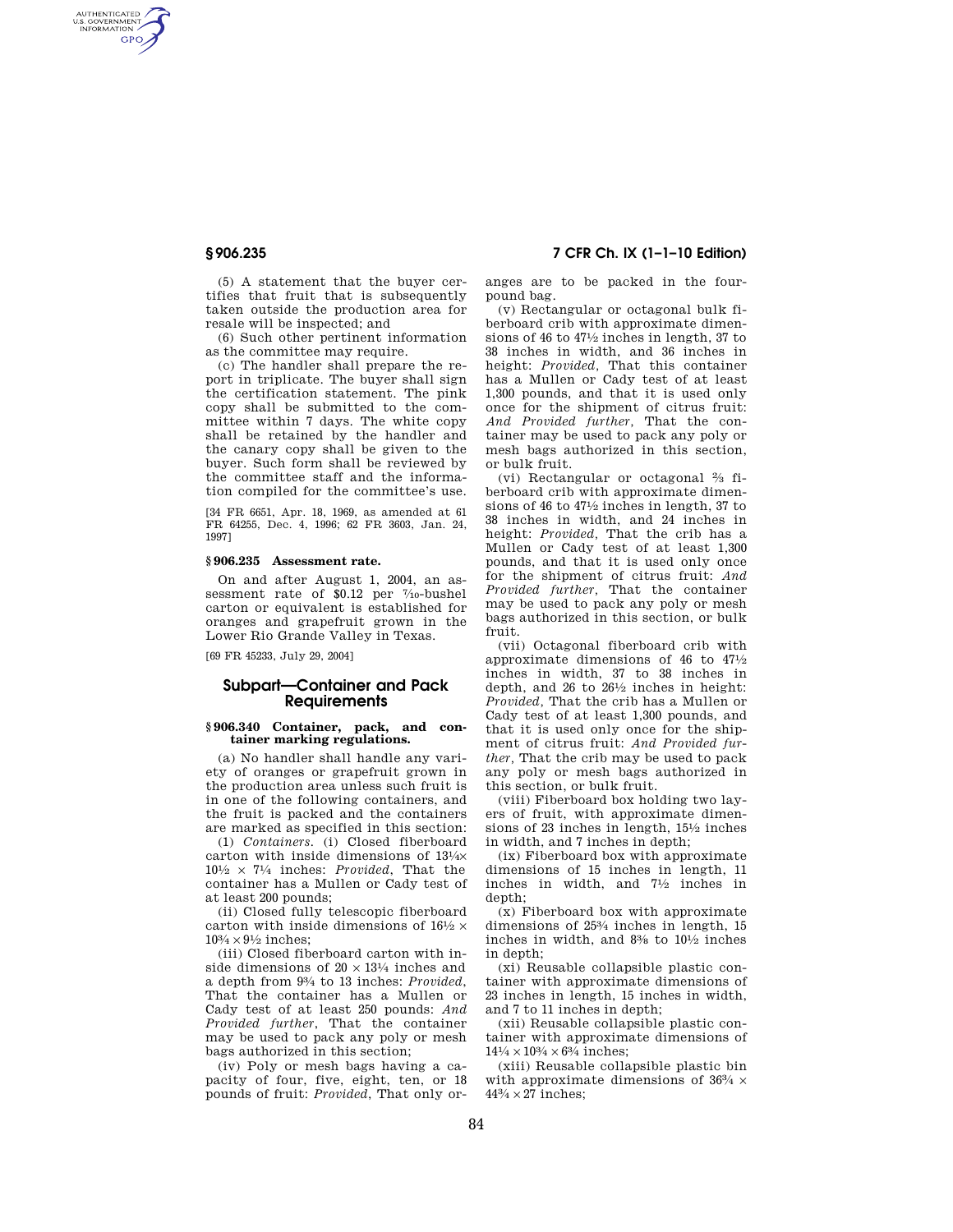## **Agricultural Marketing Service, USDA § 906.340**

(xiv) Octagonal bulk triple wall fiberboard crib with approximate dimensions of 373⁄4 inches in length, 25 inches in width, and 25 inches in height: *Provided,* That the container has a Mullen or Cady test of at least 1,100 pounds: *And Provided further,* That the container may be used to pack any poly or mesh bags authorized in this section, or bulk fruit;

(xv) Closed fiberboard carton with approximate dimensions of 161⁄2 inches in length, 103⁄4 inches in width, and 615⁄16 inches in height: *Provided,* That the container has a Mullen or Cady test of at least 200 pounds;

(xvi) Such types and sizes of containers as may be approved by the committee for testing in connection with a research project conducted by or in cooperation with the committee: *Provided,* That the handling of each lot of fruit in such test containers shall be subject to prior approval and under the supervision of the committee.

(2) *Pack regulation.* (i) *Oranges.* (A) Oranges, when packed in any carton, bag, or other container, shall be sized in accordance with the sizes in the following Table I, and meet the requirements of standard pack; and, when in containers not packed according to a definite pattern, shall be sized in accordance with the sizes in Table I and otherwise meet the requirements of standard sizing: *Provided,* That the packing tolerances in the U.S. Standards for Grades of Oranges (Texas and States other than Florida, California, and Arizona), shall apply to fruit so packed:

TABLE I—ORANGES [ 7⁄10 bushel carton]

| Pack size/Number of oranges | Diameter in inches |                 |
|-----------------------------|--------------------|-----------------|
|                             | Minimum            | Maximum         |
|                             | $3^{12}/16$        | $5\frac{1}{16}$ |
|                             | 3 <sup>6</sup> /16 | $4\frac{9}{16}$ |
|                             | $3^{4}/16$         | $4^{6}/_{16}$   |
| 40                          | $3^{2}/16$         | $4^{4}/_{16}$   |
| 48                          | $2^{15}/16$        | 4               |
| 56.                         | $2^{13/16}$        | $3^{13/16}$     |
|                             | $2^{11/16}$        | $3^{10/16}$     |
|                             | $2\frac{9}{16}$    | $3^{8}/16$      |
|                             | $2^{8/16}$         | 34/16           |
| 113                         | $2^{7/16}$         | з               |
| 138                         | $2^{6}/16$         | $2^{12}/16$     |

(B) If 7⁄10 bushel containers of oranges are marked, the count of fruit in each

container shall not be less than the count marked on the container, but may exceed the count marked on the container by not more than 8 percent. When packed in marked containers other than 7⁄10 bushel, the pack sizes applicable to 7⁄10 bushel containers shall also apply to such containers.

(ii) *Grapefruit.* (A) Grapefruit, when packed in any carton, bag, or other container, shall be sized in accordance with the sizes in the following Table II, except as otherwise provided in the regulations issued pursuant to this part, and meet the requirements of standard pack; and, when in containers not packed according to a definite pattern, shall be sized in accordance with the sizes in Table II: *Provided,* That the packing tolerances in the U.S. Standards for Grades of Grapefruit (Texas and States other than Florida, California, and Arizona), shall apply to fruit so packed:

TABLE II—GRAPEFRUIT [ 7⁄10 bushel carton]

| Pack size/Number of grapefruit | Diameter in inches                                                                         |                                                                                                |
|--------------------------------|--------------------------------------------------------------------------------------------|------------------------------------------------------------------------------------------------|
|                                | Minimum                                                                                    | Maximum                                                                                        |
| 40                             | 415/16<br>45/16<br>$4^{2}/_{16}$<br>$3^{15}/16$<br>$3^{13}/16$<br>310/16<br>39/16<br>35/16 | $5\%$ <sub>16</sub><br>5<br>$4^{12}/16$<br>$4^{8}/_{16}$<br>45/16<br>42/16<br>314/16<br>310/16 |

(B) If 7⁄10 bushel containers of grapefruit are marked, the count of fruit in the container shall not be less than the count marked on the container, but may exceed the count marked on the container by not more than 8 percent. When packed in marked containers other than 7⁄10 bushel, the pack sizes applicable to  $\frac{7}{10}$  bushel containers shall also apply to such containers.

(3) *Container grade markings.* Except when the identifying marks ''Texas Choice'' or ''Texas Fancy'' are used by handlers pursuant to §906.137, any container of U.S. No. 2 grade fruit shall be marked to indicate the grade of the fruit in letters and numbers at least three-fourths inch in height: *Provided,*  That bags containing five or eight pounds of fruit shall be so marked with letters and numbers at least one-fourth inch in height prominently displayed